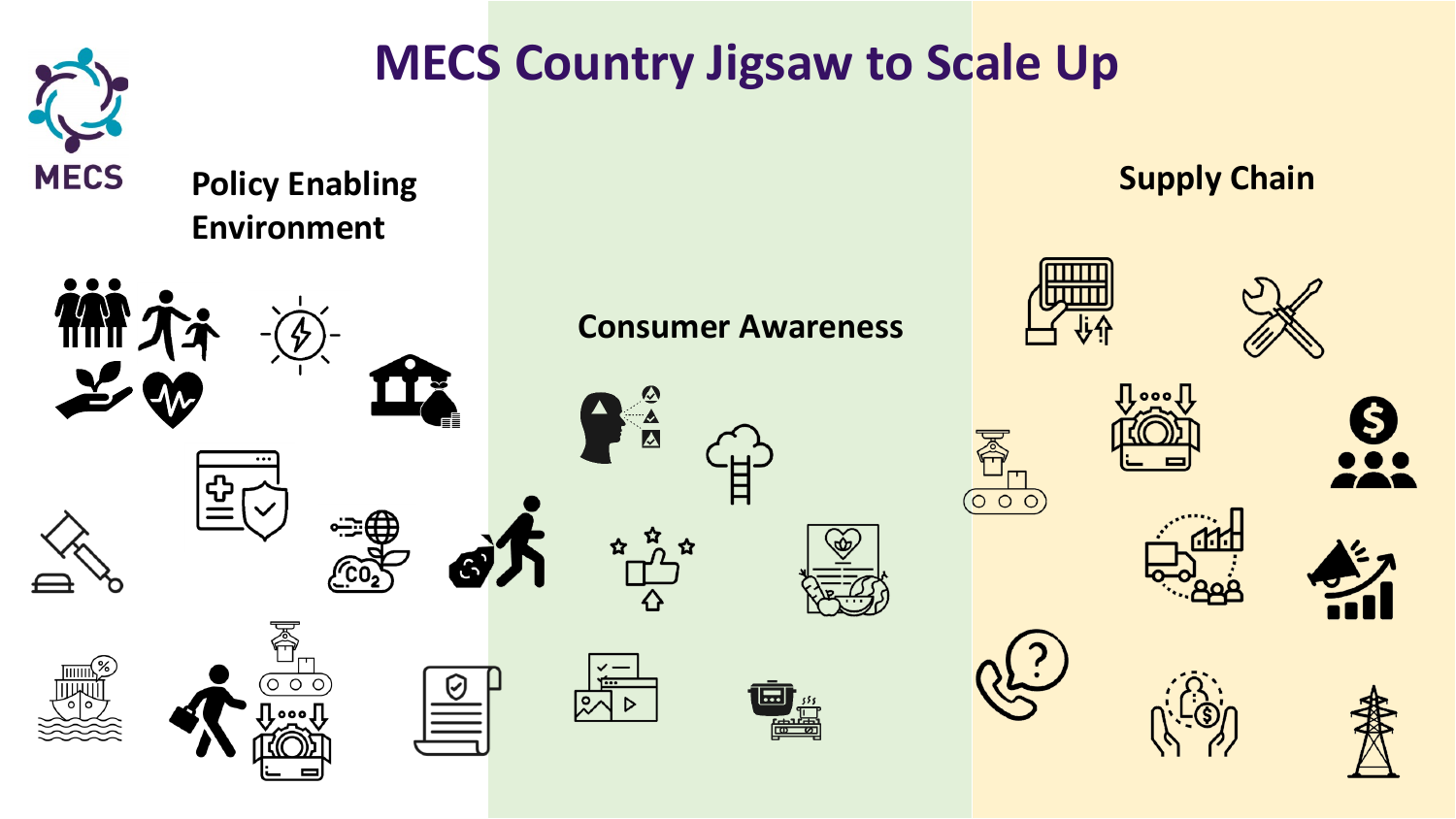

- The MECS country level theory of change is a jigsaw of pieces, where all the pieces need to be in place to enable scaled uptake.
- Predominantly eCooking focussed but acknowledges role of other tier-5 fuels in transition.
- Jigsaws and their 'solutions' are location specific.
- Helps prevent project issues/failures occurring due to another piece of the jigsaw not yet being in place.



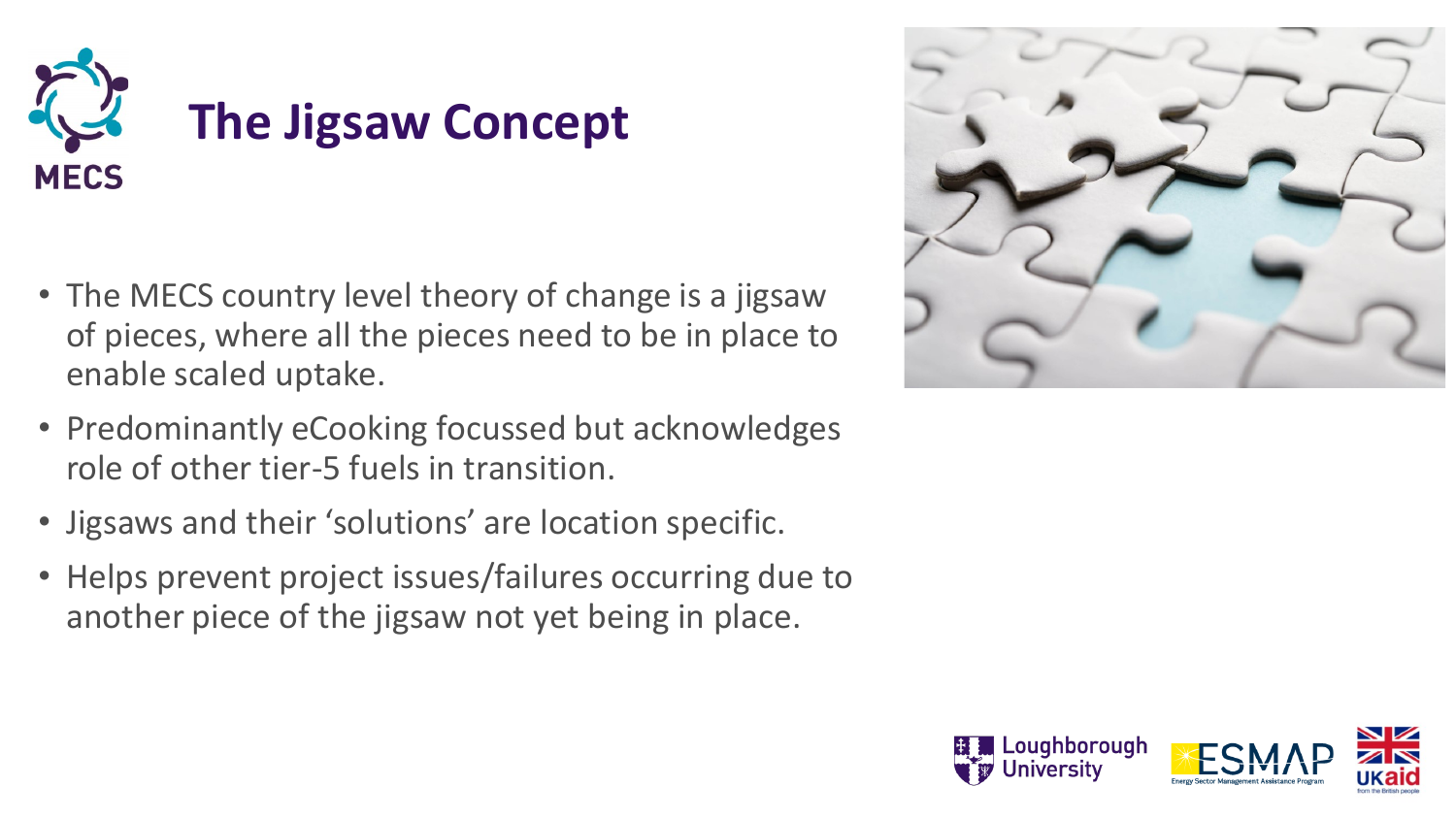

### **The jigsaw framework consists of 3 core areas**

• Each consisting of various elements

#### **Key questions to be answered for each element**

- 1. What work is currently taking place for each element?
	- a) Which stakeholders are involved?
	- b) Stakeholders who could (should) be involved?
- 2. What is missing from each element?
	- a) Who could (is best placed to) be involved in working on these missing components?
- 3. What opportunities are there for MECS to act?





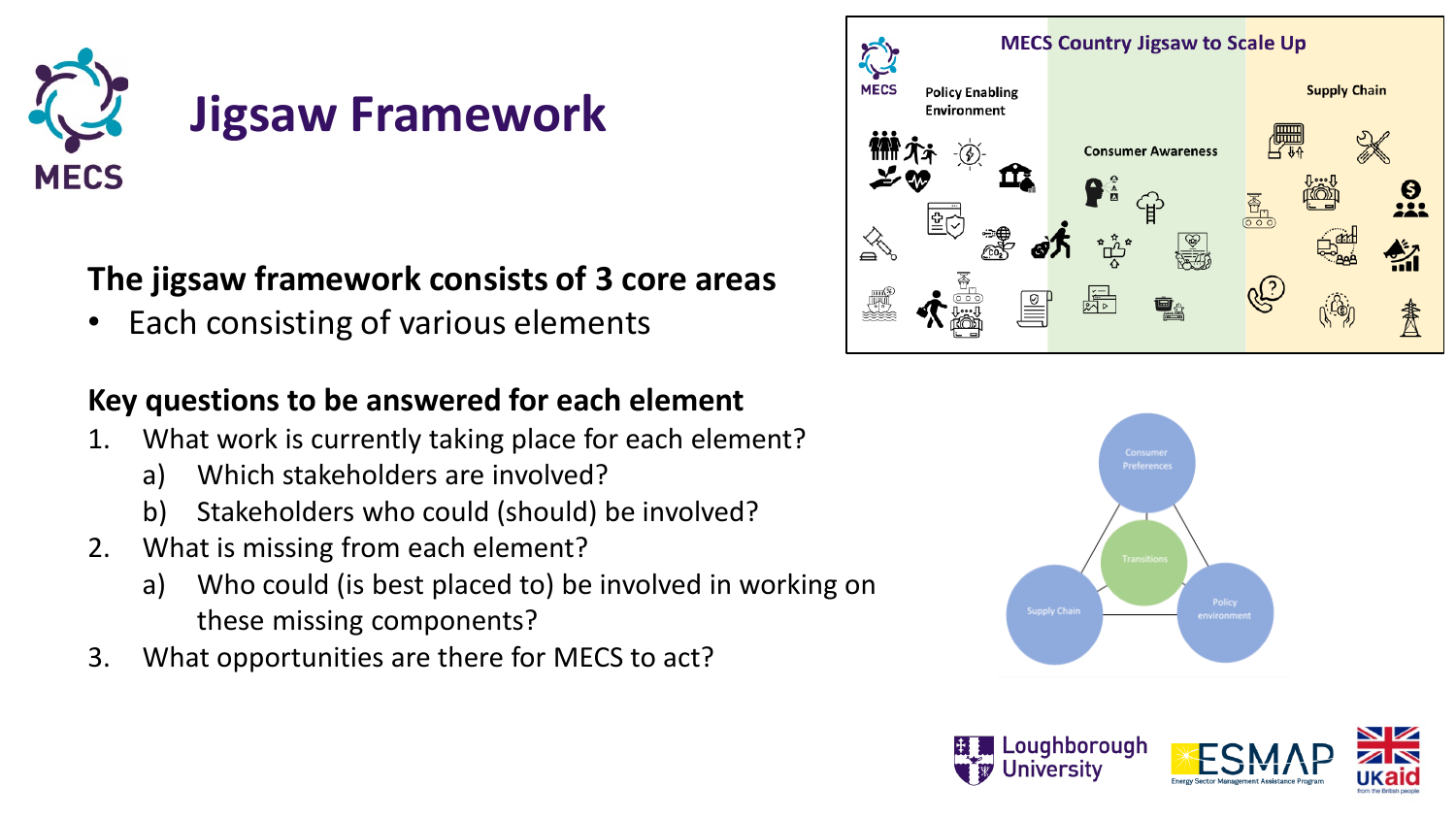

# **Policy Enabling Environment**

| <b>Access to modern energy</b>  | Is eCook framed as increasing modern<br>energy access or as solution to cooking<br>sector problems?                                                |
|---------------------------------|----------------------------------------------------------------------------------------------------------------------------------------------------|
| <b>Existing policy</b>          | Is the policy environment<br>supportive/constraining? (which parts<br>do what? Any influence from<br>international policy/processes?               |
| <b>Import tariffs</b>           | If components are imported, are they<br>subject to tariffs? What are those<br>impacts?                                                             |
| <b>Job creation</b>             | If systems or components are<br>assembled locally or if a help centre and<br>service agents are in place, is this a sell<br>point in job creation? |
| <b>Specific/general finance</b> | Should credit for the system be specific<br>to the institution, or to the consumer,<br>or general to the consumer?                                 |

| Public good gender,<br>health, child welfare,<br>climate | Where will the marketing focus be?<br>(e.g. cost savings, health, public good)                                                                |
|----------------------------------------------------------|-----------------------------------------------------------------------------------------------------------------------------------------------|
| <b>Safety and standards</b>                              | Of appliances, fuels, guarantees - what<br>are they, and do they need to change?                                                              |
| <b>Regulatory environment</b>                            | Tariff structures, tax, VAT, business<br>environment - what are these<br>structures and do they need to change?                               |
| <b>Waste disposal</b>                                    | Will waste disposal be a problem.<br>Recycling of components, recycling of<br>chemicals? Lifetime of appliances<br>(realistic length of use)? |
| <b>Carbon and sustainability</b>                         | To what extent can modern electric<br>cooking services help to reach national<br>carbon targets?                                              |





Energy Sector Management A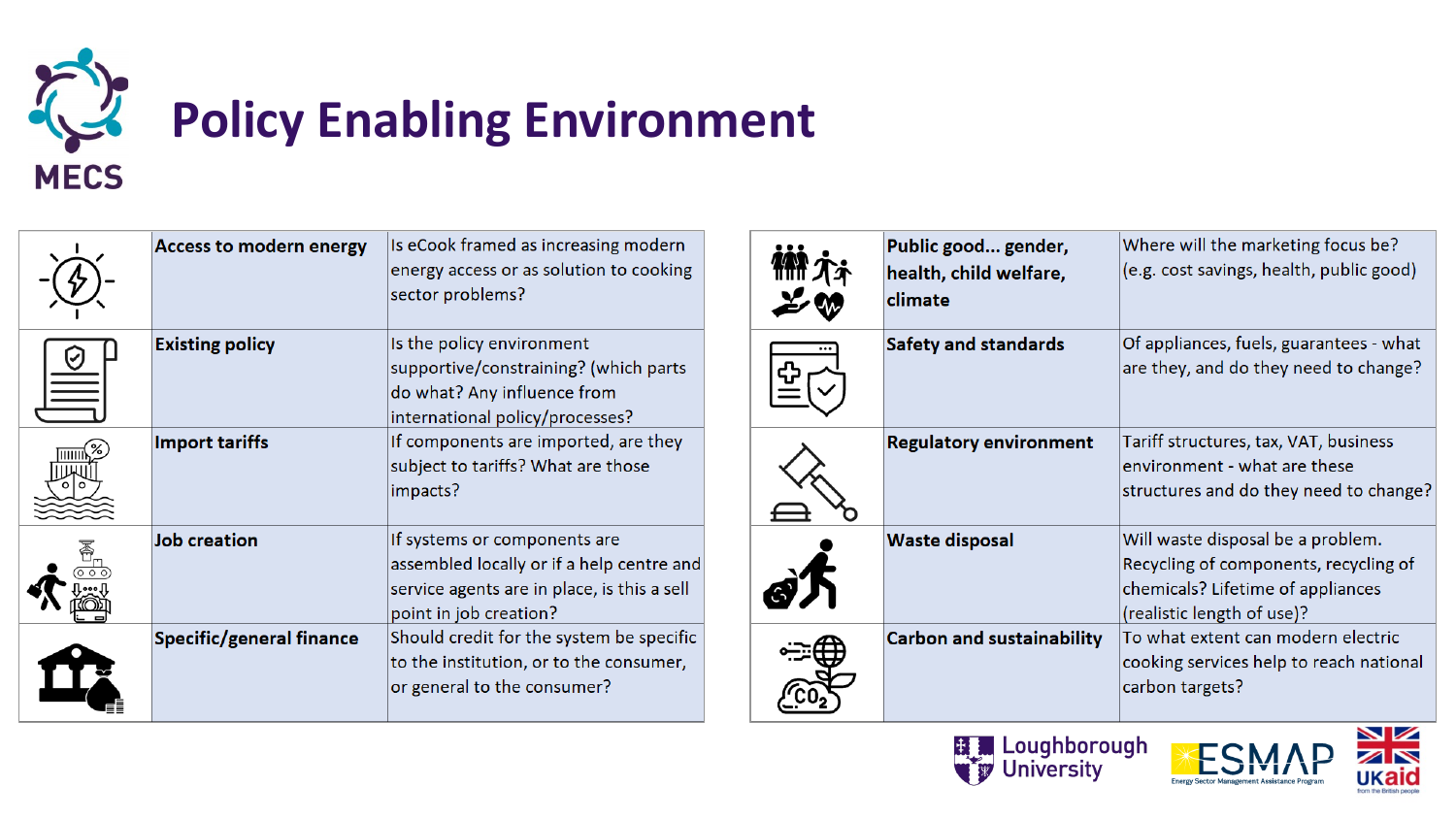

|              | <b>Investment finance</b>     | Initial or growing investment capital - where<br>does it come from?                                                                                                     |     | <b>Marketing and digital</b><br>support?           | Is this specific to the institution (utility, off<br>grid, SHS scheme, general merchants) or is it a<br>nationwide campaign? Messaging? How does<br>the information get spread?              |
|--------------|-------------------------------|-------------------------------------------------------------------------------------------------------------------------------------------------------------------------|-----|----------------------------------------------------|----------------------------------------------------------------------------------------------------------------------------------------------------------------------------------------------|
| 矞<br>(0 O O) | <b>Component production</b>   | Are components imported or made locally?<br>Are quality assurances covered? If imported, is<br>the supply secure?                                                       |     | <b>Help centre/customer</b><br>services/complaints | How will eCook use be supported?                                                                                                                                                             |
| ℿᇮℴℿ         | <b>System assembly</b>        | If most components are imported, is there a<br>local assembly of the whole system? Can<br>efficiency gains be made that reduce the cost<br>of the whole system?         | IШШ | <b>Linkages to local economy</b>                   | How will local businesses promote & sell the<br>product/service?. Opportunities to pivot<br>existing supply/fuel networks to eCook (e.g.<br>charcoal sellers)?                               |
|              | <b>Reliable supply chains</b> | How can reliability and sustainability be built<br>into supply chain? (for fuels, appliances,<br>services etc).                                                         |     | Infrastructure and grids                           | How do plans for increased access to the grid<br>and off-grid energy apply to eCook? How does<br>eCook compare to alternative fuels? Impact of<br>fuel stacking (and reduction in stacking). |
|              | <b>Consumer finance</b>       | What is being offered and how? Part of<br>utilities, pay as you go, lease, funded by<br>general micro credit? Are there plans for<br>finance or stimulating the market? |     | <b>Maintenance &amp; spares</b>                    | Are there people/local institutions that can<br>maintain the equipment? Can spares be<br>obtained? (beyond whole import of systems or<br>having to purchase whole replacements)              |





ECN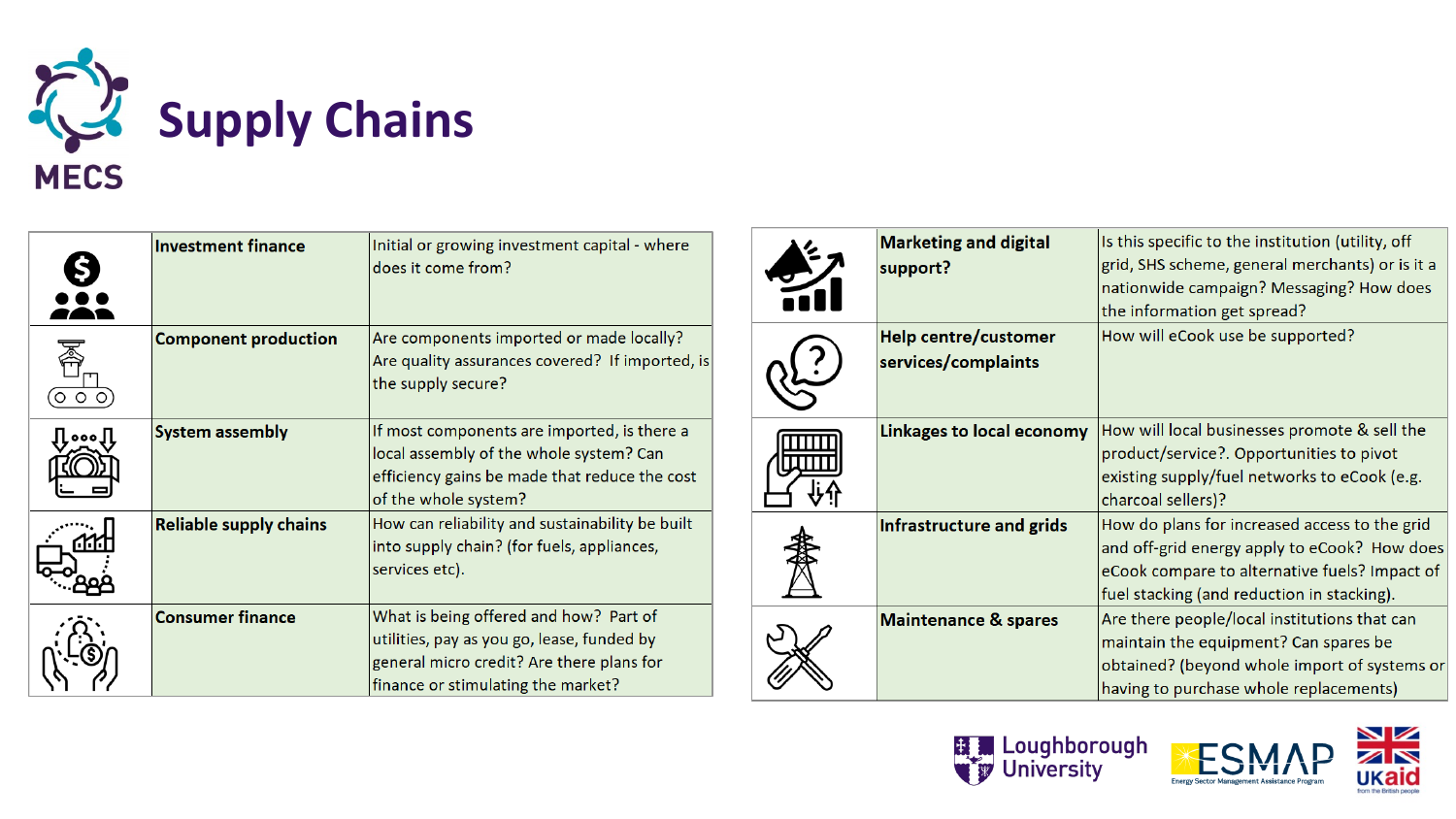

# **Consumer Awareness**

| $\boldsymbol{\Delta}$   | <b>Existing beliefs</b> | What existing beliefs, factual or<br>otherwise, hold back the transition for a<br>signifcant group of people.         | $\widehat{\mathbb{G}}$ | eChefs recipes             | Cooking is a cultural thing' - How do we<br>engage to make sure people see the best<br>cultural outcomes & good tasting food?<br>(customer demos?).    |
|-------------------------|-------------------------|-----------------------------------------------------------------------------------------------------------------------|------------------------|----------------------------|--------------------------------------------------------------------------------------------------------------------------------------------------------|
| اسا<br><b>PA</b>        | <b>Fuel stacking</b>    | Is fuel stacking an opportunity or an<br>issue - eg gradual transition, vs<br>continued poor health from partial HAP. | 17                     | <b>Consumer confidence</b> | Are consumers responding positively?<br>Have business models been sufficiently<br>demonstrated? How to build confidence<br>in consumers and suppliers? |
| $\checkmark$ $-$<br>tim | Mixed media promotion   | How can we mix media promote the<br>proposition both within the 'product'<br>sales but also at a meta level?          |                        | <b>Aspiration</b>          | How can we make eCook become an<br>aspirational proposition like mobile<br>phones? What motivation is strongest?                                       |